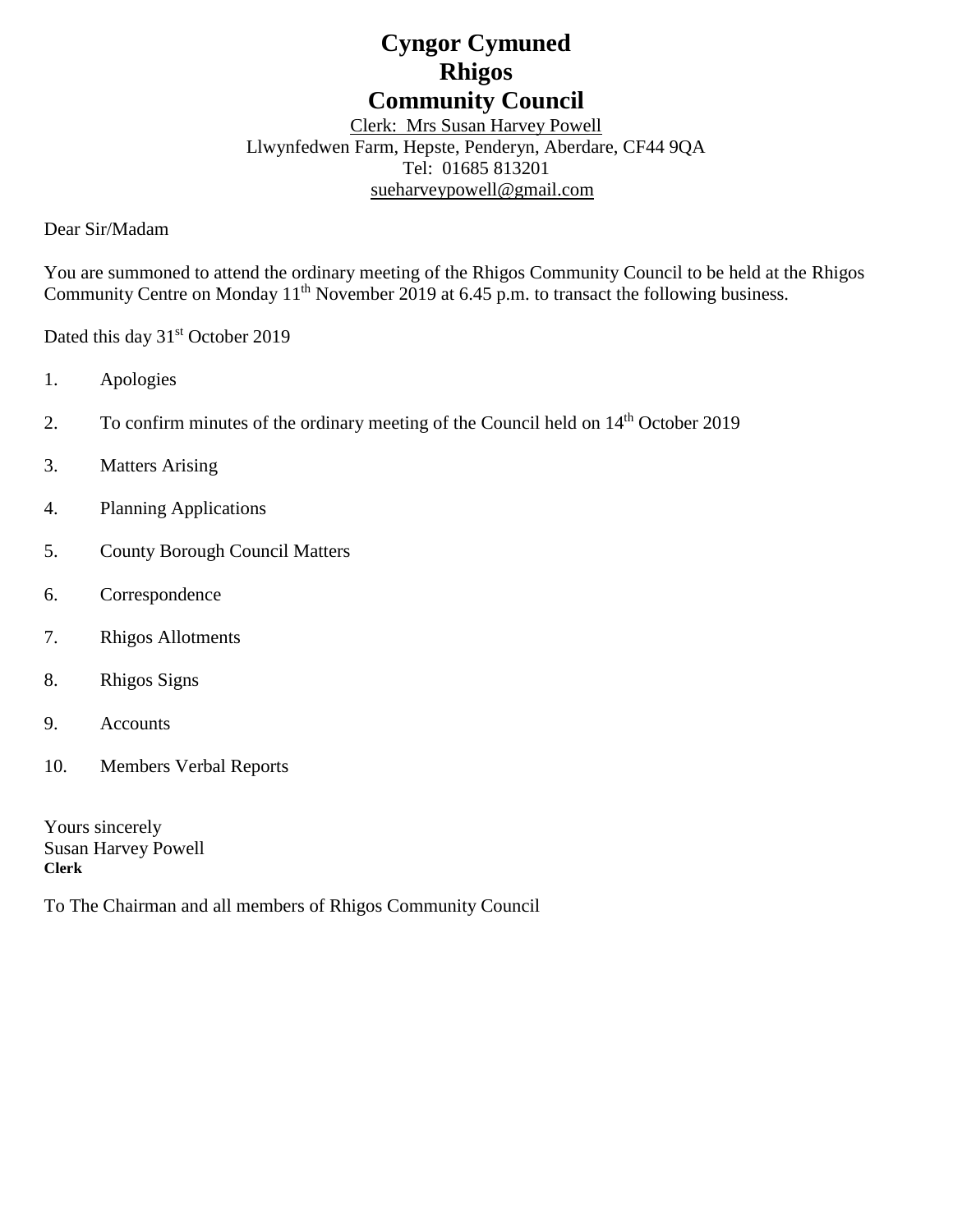## **Rhigos Community Council**

Minutes of the ordinary meeting of Rhigos Community Council held at Rhigos Community Centre on Monday 7th October 2019 at 6.45 p.m. Present: Cllrs. P Oliver, O Morgan, C Hopes, M Smith, M Evans, S Maull, L Leach, G Thomas Apologies: H Wagner

**2019/83 Minutes** It was resolved to confirm Minutes of the Ordinary Meeting of the Council held on 7th October 2019

**2019/84 Declaration of Interest**

- **2019/85 Matters Arising**
- a. Bike Track Cwm Hwnt Cllr. Thomas will enquire about this.
- b. Western Power purchase of substation land we do not have the deeds, the solicitor is looking into it.

## **2019/86 Planning**

It was resolved to note:

- a. Proposed zip wire at former Tower colliery.
- b. 2 Heol Esgyn extension

## **2019/87 County Borough Council Matters**

It was resolved that the following complaints be passed on to Councillor G Thomas for his attention.

- a. The drains are blocked again outside the school.
- b. The street light outside the old toll house and one on the dual carriageway near Hirwaun Roundabout are permanently on.
- c. There is no hard standing at the bus stop in Waungron, residents have to stand on the road.
- d. It has been reported that a vegan eco village is being put on the old Selar site.
- e. Water is pooling at the top of Heol Esgyn near the bus stop.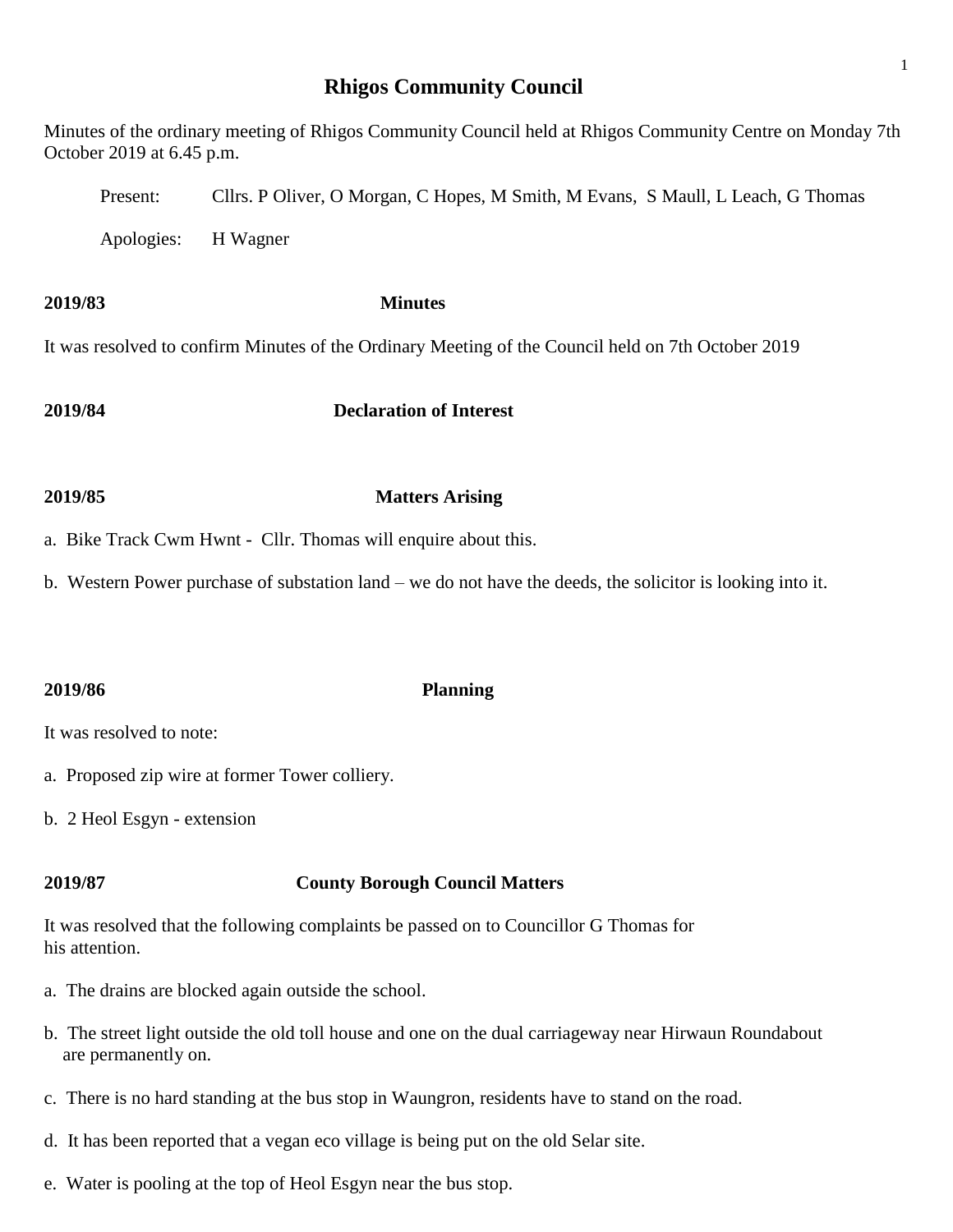- f. There is a mess in the gulley at Cwrt Twyn Rhyd
- g. There was a mess left after the re-furbishment of the changing rooms.
- h. The path from Heol Esgyn into Heol y De needs resurfacing.
- i. The drain in Heol y Graig is smelling and the road needs sweeping.
- j. There is a light out outside 6 Heol Esgyn.
- k. Grass was left on the pavement after the recent cut, making it slippery and dangerous.
- l. There is knotweed opposite 1 Cwm Isaac.

### **2019/88 Correspondence**

It was resolved to receive the following correspondence.

a. email from a resident regarding flooding from the allotment – advice will be sought from One Voice Wales legal team.

### **2019/89 Rhigos Allotments**

We need a list of people who have not yet started using their allotments.

**2019/90 Rhigos Signs**

Being erected this week.

**2019/91 Accounts**

### 2018/19 Audit Report

The date of the minute approving the accounting statements and annual governance return was not entered - noted

| A Thomas      | £435.00 |
|---------------|---------|
| Wages and tax | £462.46 |

| £9322.75   |
|------------|
| £3820.48   |
| £4549.69   |
| £2646.87   |
| £2487.88   |
| £23,000.00 |
| £14,305.   |
| £0.00      |
|            |